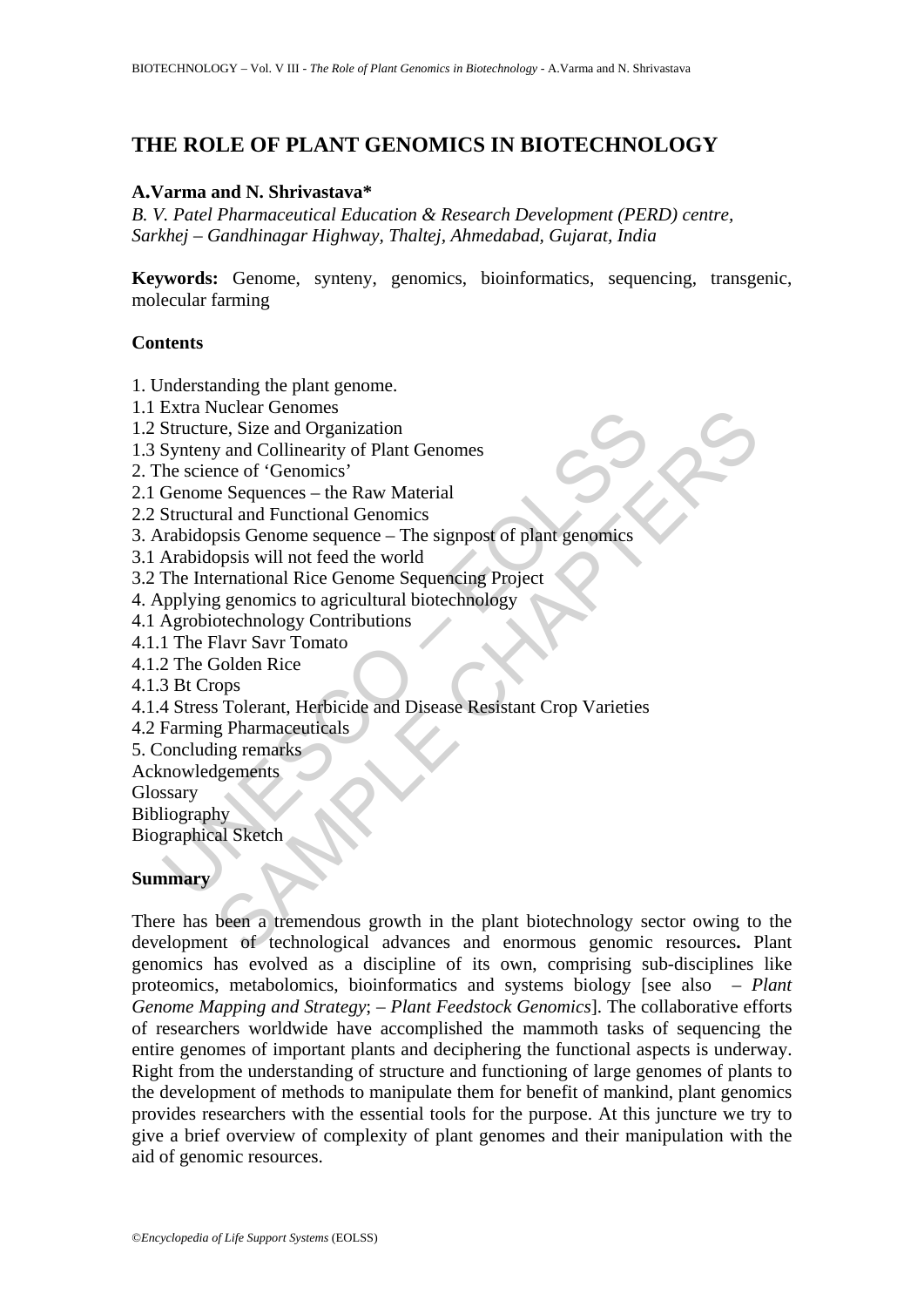#### **1. Understanding the 'plant genome'**

The essence of every characteristic of a species, from morphology to timing of senescence resides in the information stored in a species DNA; its genome. The term 'genome' was coined by Winkler in 1920 and the definition was modified by Rieger and his coworkers in 1991 that stated that 'in eukaryotes the basic (monoploid) chromosome set, consisting of a species specific number of linkage groups and the genes contained therein' is what is its genome. Eukaryotic genomes are much more complex than prokaryotic genomes owing to the complexity of the organization and functioning and further, plant genomes are much more complex than any other eukaryotic genomes.

#### **1.1 Extra Nuclear Genomes**

it cells incorporate two more genomes in addition to the nuclear cochondrial genome is present both in plant as well as animal cell<br>ntegral part of plant cellular organization and have a genome of<br>e organelles are thought incorporate two more genomes in addition to the nuclear genome. While<br>rial genome is present both in plant as well as animal cells, chloroplasts<br>part of plant cellular organization and have a genome of their own. Bot<br>nelle Plant cells incorporate two more genomes in addition to the nuclear genome. While the mitochondrial genome is present both in plant as well as animal cells, chloroplasts are an integral part of plant cellular organization and have a genome of their own. Both of these organelles are thought to have evolved from prokaryotes that were taken up by eukaryotic cells in symbiotic associations very early in their evolution. They have retained several features of their prokaryotic ancestors and one of them is the circular, double stranded DNA molecule as hereditary material. The chloroplast genomes are highly conserved among plant species (between  $120 - 160$  kbp in size) and encode most of the genes involved in protein synthesis or photosynthesis along with complete set of rRNAs and tRNAs. Plant mitochondrial genomes however are much larger than those of mammals and yeasts (from 200 kb in *Brassica* spp. to over 2500 kb in *Cucumis melo*), and contain genes for protein synthesis and respiratory electron transport. The traits that are conferred to the mitochondrial or chloroplast genes can be easily followed by their uniparental fashion of inheritance as many of these are in commercial use. A wellknown example of cytoplasmic inheritance is the 'Cytoplasmic Male Sterility', best studied in male sterile lines of maize. However, in the process of evolution, many important genes from the organelles have been transferred to the nuclear genome which holds the majority of the genetic information.

### **1.2 Structure, Size and Organization**

The structure and organization of plant genomes is similar to animal and yeast genomes at the elementary level. The division of genomic DNA into independent chromosomes is a fundamental feature of genomic architecture. The size and number of chromosomes varies amongst different plant species leading to variation in genome size. The tremendous diversity found in the genome size is one of the most startling features of plant genomes. In angiosperms alone the nuclear DNA content varies approximately 1000 folds (1C = approx. 0.1 to 127.4 pg with 1 pg = 980 Mb), where 1C is the amount of DNA in the unreplicated gametic nucleus of an organism. The C-value is referred to as a key character in biology and is highly affected by polyploidy found in plant species, e.g. *Triticum aestivum* is a hexaploid and its C-value  $(1C = 17.33 \text{ pg})$  is approximately three times larger than those of related diploid taxa in Triticeae e.g. *Hordeum vulgare* and *Aegilops* spp. Conversely, when comparing closely related species like maize (*Zea mays*) and sorghum (*Sorghum bicolor*), it is observed that though both have same number of chromosomes, the maize genome is  $>3$  times larger than sorghum.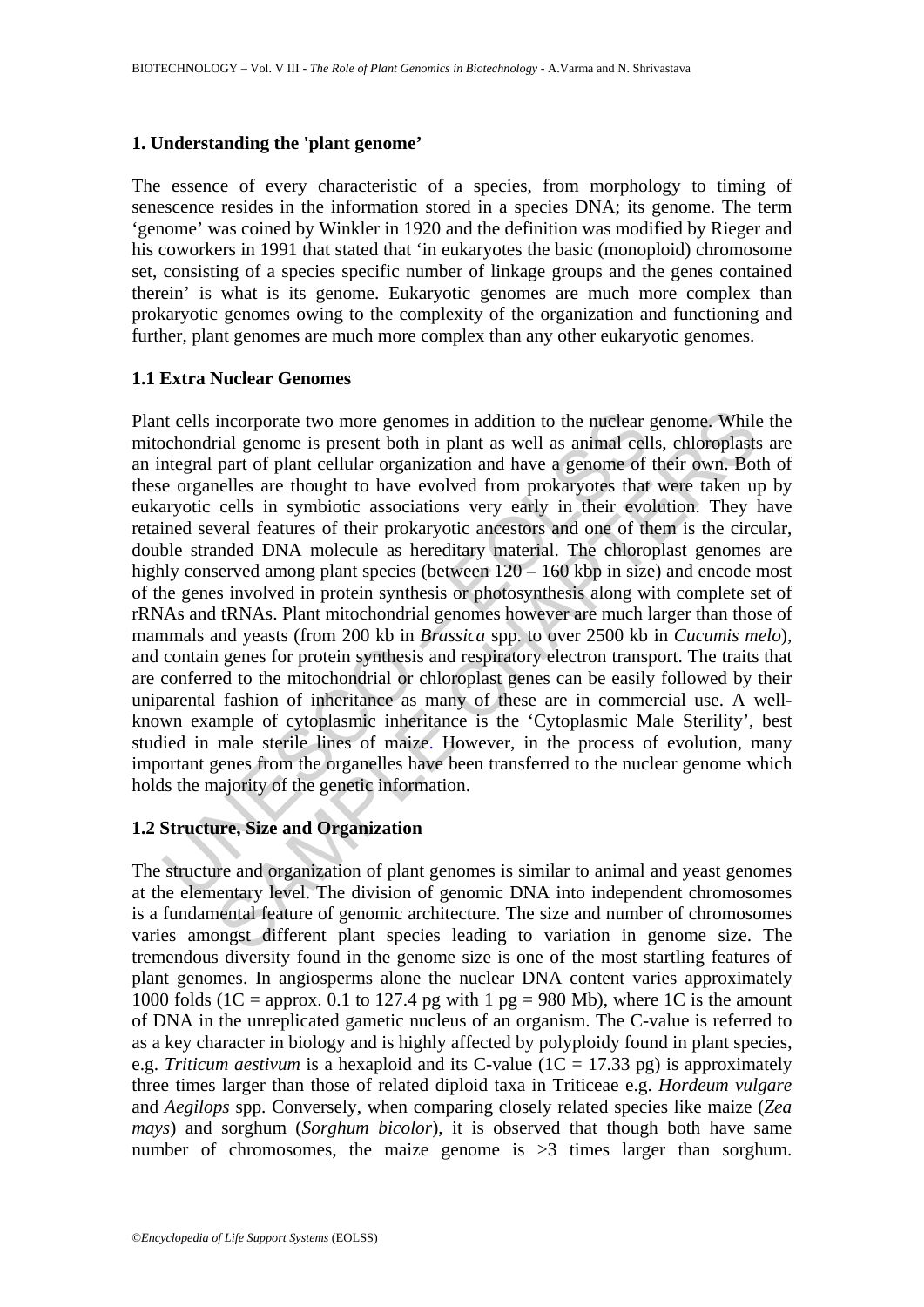Nevertheless, there is a lack of direct relationship between genome size and organism complexity, what is known as the C-value paradox.

able number of tandem repeats (VNTRs) or minisatellite DNe<br>ersed repeats that comprise the mobile elements or transoposons<br>otransposons are found scattered throughout the genome and she<br>equence divergence, e.g. more than a mber of tandem repeats (VNTRs) or minisatellite DNAs. Also there epeats that comprise the mobile elements or transoposons. Transposons are found scattered throughout the genome and show various see divergence, e.g. more th In plant kingdom, A. *thaliana* has the smallest genome size  $(7 \times 10^7)$  bp), while *Fritillaria assyriaca* of lily family has a genome of  $1 \times 10^{11}$  bp. Hybridization studies based on renaturation kinetics clearly indicated that the 'extra DNA' that the big plant genomes inherit, is made up of non-coding and repetitive DNA sequences. Plant genomes can contain from 10% to 80% of repetitive DNA, which has accumulated over the millennia. It is the differences that exist between the sizes of these repetitive sequences that form the basis of large variations in genome sizes of closely related plant species. These repeats are found in plant genomes in either clustered or short-period interspersed arrangement. The clustered repeat elements mostly comprise ribosomal genes, centromeric and telomeric sequences whereas the interspersed elements are variable number of tandem repeats (VNTRs) or minisatellite DNAs. Also there are dispersed repeats that comprise the mobile elements or transoposons. Transposons and retrotransposons are found scattered throughout the genome and show various degrees of sequence divergence, e.g. more than a dozen dispersed repeats occupy the region surrounding the *Adh1* gene in maize. Different levels of transposable element amplification along with polyploidy have been the major factors responsible for variation in plant genome size. Although most of the non-coding part of the genome comprises of repetitive sequences, not all the repetitive DNA is non-coding. The ribosomal genes are an excellent example of clustered genes, which are repeated thousands of times in the Nucleolar Organizer Regions (NORs) and represent one of the largest families of repetitive DNA. Repetitive DNA (once considered as of no use) contributes to the character, function and structure of chromosomes and plays an important role in genome organization.

The coding regions of a typical plant genome are the unique and low-copy sequences that make together the majority of the actual gene number of a plant. Plant genes are structurally similar to animal or yeast genes (having exons and intronic sequences) with a few minute differences like in regulatory signals and splicing mechanisms. Plants appear to have largely evolved independently when it comes to transcriptional control. Mechanisms like alternative splicing significantly contribute to protein diversity in different groups of plants. Events of reverse transcription and frequent insertions/deletions of introns have contributed a lot in the evolution of plant gene structure as well.

#### **1.3 Synteny and Collinearity of Plant Genomes**

Gene mapping projects have revealed that large segments of chromosomes are often conserved among related species (e.g. maize and sorghum). This collinearity of loci is called **synteny**. Comparative studies of wheat, maize, and rice and other grass species with common DNA probes has revealed remarkable conservation of gene content and gene order over substantial evolutionary distances of radiation of *Poaceae*. There have been comparative studies within monocot and dicot groups, but very few studies have been performed on synteny between the two monophyletic groups which appear to have diverged from a common ancestor between 120 and 200 mya. From the results, it appears that though it is not possible to infer large-scale gene orders in rice on the basis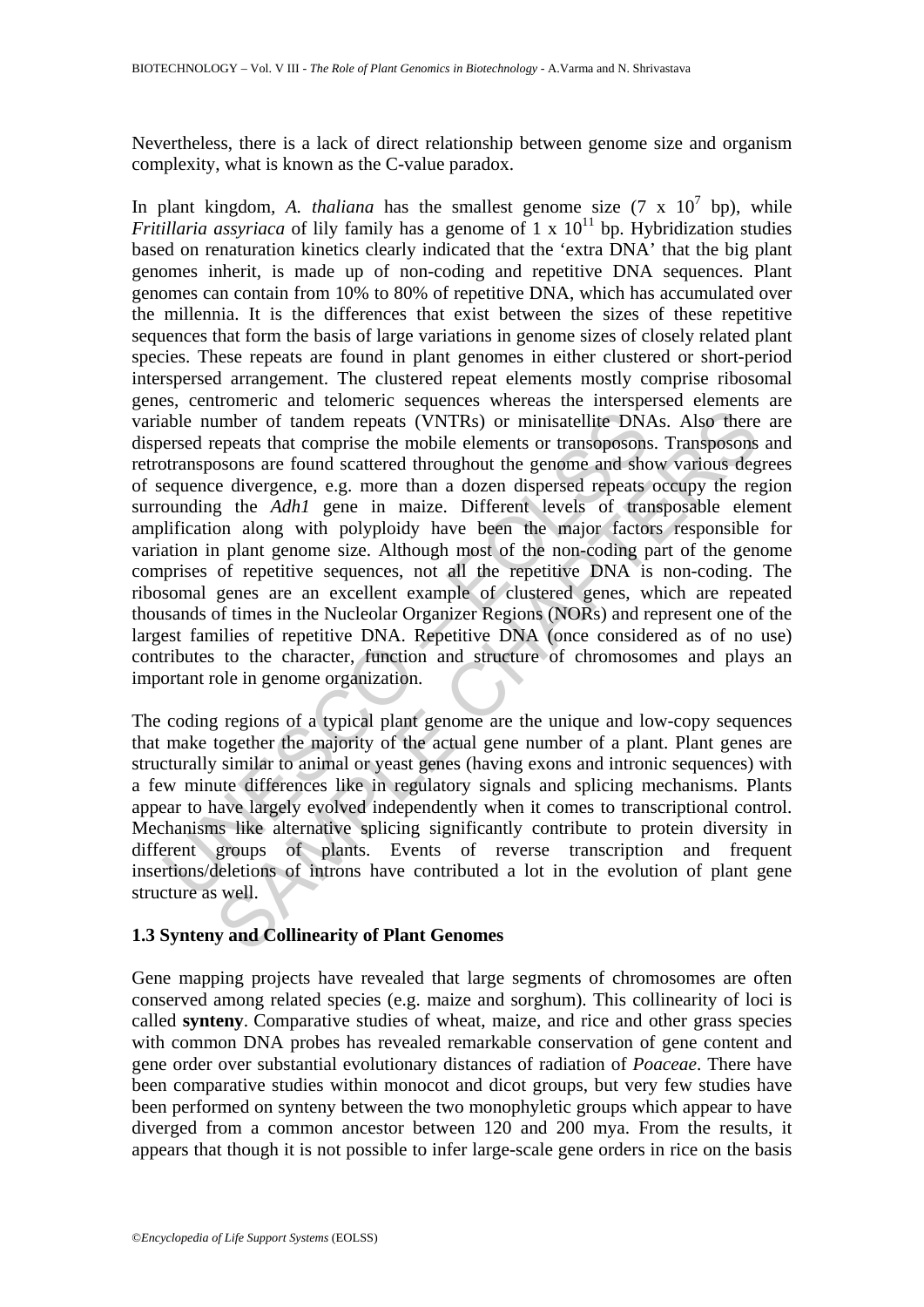of Arabidopsis genome, microcollinearity between individual rice genes and their homologues in Arabidopsis validate the strategy of annotating individual genes. Therefore it becomes apparent that the genome sequencing projects are based on the premise that knowledge of the whole sequence of Arabidopsis will aid in the isolation from the crop plants of agronomically important genes that bear homology to Arabidopsis genes.

## **2. The science of 'Genomics'**

-scale genetic maps; microchip arrays; collecting genome valuation and ascertaining the transcriptional control of genes; and<br>nology and computationally intensive analysis to understand the<br>evolution of diverse organisms. The term genomics is derived from the term "genome". First used in 1986, 'genomics' portrayed the enterprise that aimed to map and sequence the entire human-genome. Genomics is the field of genome studies and includes intensive efforts to determine the sequence of DNA and RNA using high-throughput sequencing strategies; generating fine-scale genetic maps; microchip arrays; collecting genome variations within a population and ascertaining the transcriptional control of genes; and employing digital technology and computationally intensive analysis to understand the structure, function and evolution of diverse organisms. Genomics provides the essential tools to speed the work of the traditional molecular geneticist and is now a scientific discipline in its own right. Application of genomic technologies in all areas of biology has lowered the barriers that once separated the plant, animal, microbial research communities. Genomes of both prokaryotes and eukaryotes have been subjected to genomic analysis for the benefit of science and man. Here we are focusing on the genomics approach to plants and its applications.

# **2.1 Genome Sequences – the Raw Material**

genetic maps, microchip arrays; collecting genome variations with<br>and ascertaining the transcriptional control of genes, and employing dia<br>and computationally intensive analysis to understand the streture, func-<br>ion of div Genome sequencing is right at the heart of genome sciences and provides the platform for all advance studies. Automated sequencing coupled with capillary electrophoresis facilitates analysis of 96-384 samples in 2-3 hrs which allow extensive parallel analysis of nucleotide sequences. Two basic strategies are applied; the shotgun approach that exhibits 'clone-by-clone' methodology and gives long accurate sequences or the 'partial or draft-type' whole genome sequencing (WGS) approach which is rapid, simple and compatible with high-throughput equipments. The choice essentially depends on the objective of the study. For smaller genomes with low percentage of repetitive DNA, Bacterial Artificial Chromosome (BAC) clone-by-clone sequencing is the predominant approach. For the larger genomes characteristic of most flowering plants (where repeats are often intermixed with genes) gene enrichment (WGS) approaches have been suggested as a more efficient sequencing strategy. Improvements in liquid handling techniques and computational data analysis have thrusted the technology far enough that the whole genome sequencing projects were completed ahead of schedule and under budget.

### **2.2 Structural and Functional Genomics**

The excitement over genomics is not founded on the production of sequence information but on its utility and applications. Genome sequencing teamed with generation of high-throughput data-sets, bioinformatics tools, functional and comparative studies can provide a road map for the next generation of agricultural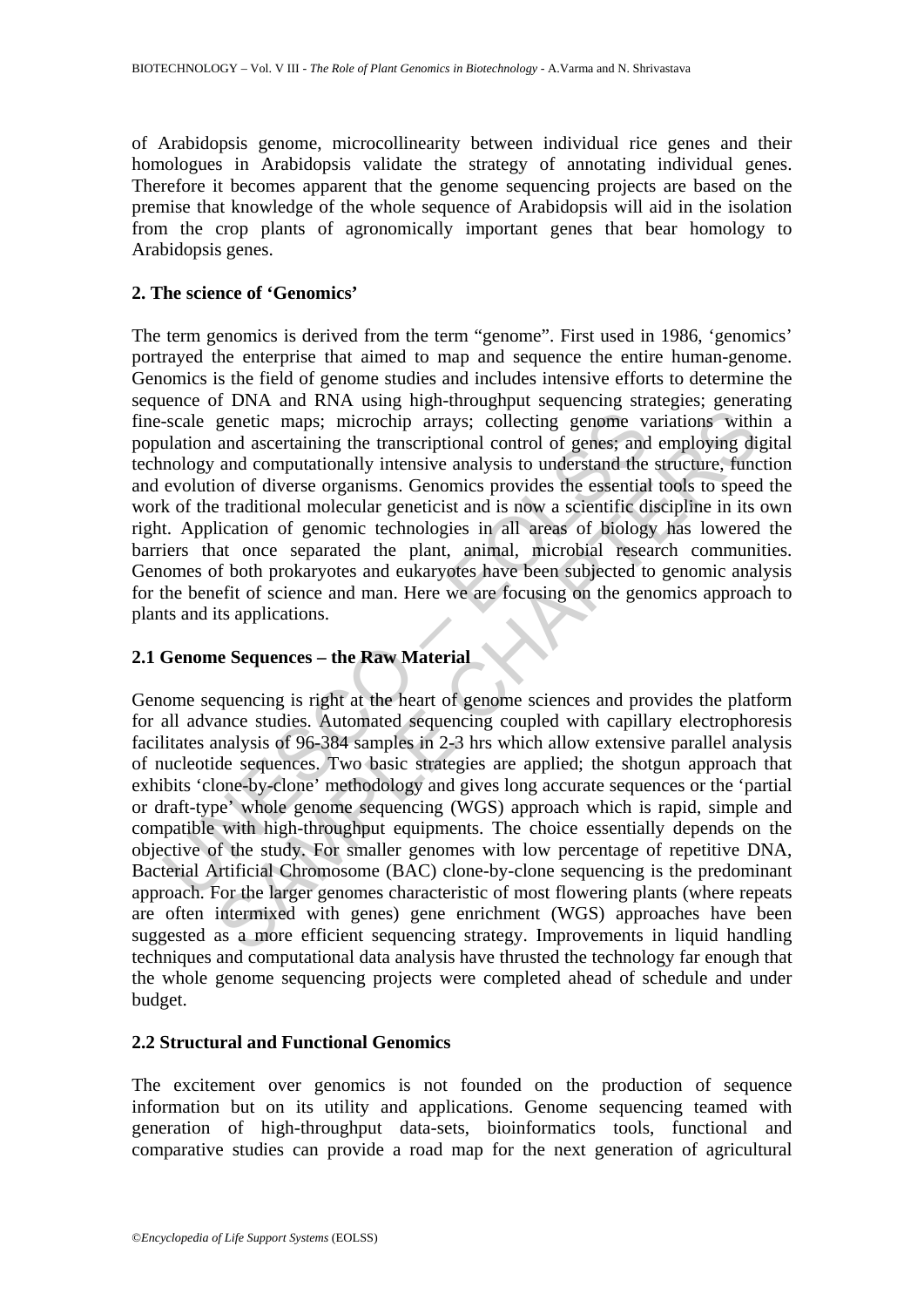research. The discipline genomics has two integral elements, 'structural genomics' that deals notably with markers (landmark sequences), genome maps, cloned genome fragments, sequencing and gene discovery; and 'functional genomics' that aims to explain gene functions. Functional genomics is increasingly seen as a way towards understanding genes in isolation and within the complex networks in which genes interact. It is aided by the knowledge of bioinformatics that includes all the computational tools and methods needed to manage genomic data and extract meaningful information from it. A sequence similarity analysis using bioinformatics tools permits the assignment of probable gene function and the identification of genes similar between species. However, elucidating their exact function still requires experimental approaches, especially if the organism shows a high degree of complexity, or like many plants, an extremely large genome (Wheat 16000 Mbs vs. Arabidopsis 180 Mbs). A cost effective way to survey the expressed portion of the genome is EST sequencing.

expressed sequence tag or EST is a short sub-sequence of a leotide sequence which may be used to identify gene transcripts encovery and gene sequence determination. A comparison on different plants, tissues and conditions Sed sequence tag or EST is a short sub-sequence of a transcribed sp<br>sequence which may be used to identify gene transcripts and is instrume<br>scovery and gene sequence determination. A comparison of EST datable<br>the plants, t An expressed sequence tag or EST is a short sub-sequence of a transcribed spliced nucleotide sequence which may be used to identify gene transcripts and is instrumental in gene discovery and gene sequence determination. A comparison of EST databases from different plants, tissues and conditions reveals the diversity in coding sequences between plants. At the same time, however, it provides a global perspective of the similarities in genes for specific processes, such as ripening. The rapidly growing EST database has become an invaluable tool for gene discovery, gene mapping and genome annotation. There are numerous public databases which have generated such a gene index based on ESTs, including NCBI's Unigene, TIGR Gene Indices, PlantGDB etc. The genes annotated through the cDNA libraries, ORFs and EST databases can then be subjected to a number of strategies have been proposed to probe gene function. And as mentioned previously a particular protein playing a key role in one species has counterparts in other species encoded by similar genes. This highlights the importance of having complete genome sequences for model organisms.



#### **Bibliography**

- - -

Bennetzen J.L. (2007). Patterns in grass genome evolution. *Current Opinion in Plant Biology* 10, 176- 181. [The article describes the major mechanisms responsible for plant genome structural evolution]

Bevan M. and Walsh S. (2005). The Arabidopsis genome; a foundation for plant research. *Genome Research* 15, 1632-1642. [An excellent review that summarizes progress in Arabidopsis research and its implications for crop science]

Janardhar B.S. (2007). Promising achievements and new challenges in agricultural biotechnology. *Current Science* 85 (10) 1052-1054. [This report on the 'Asia Pacific Conference on Plant Tissue Culture